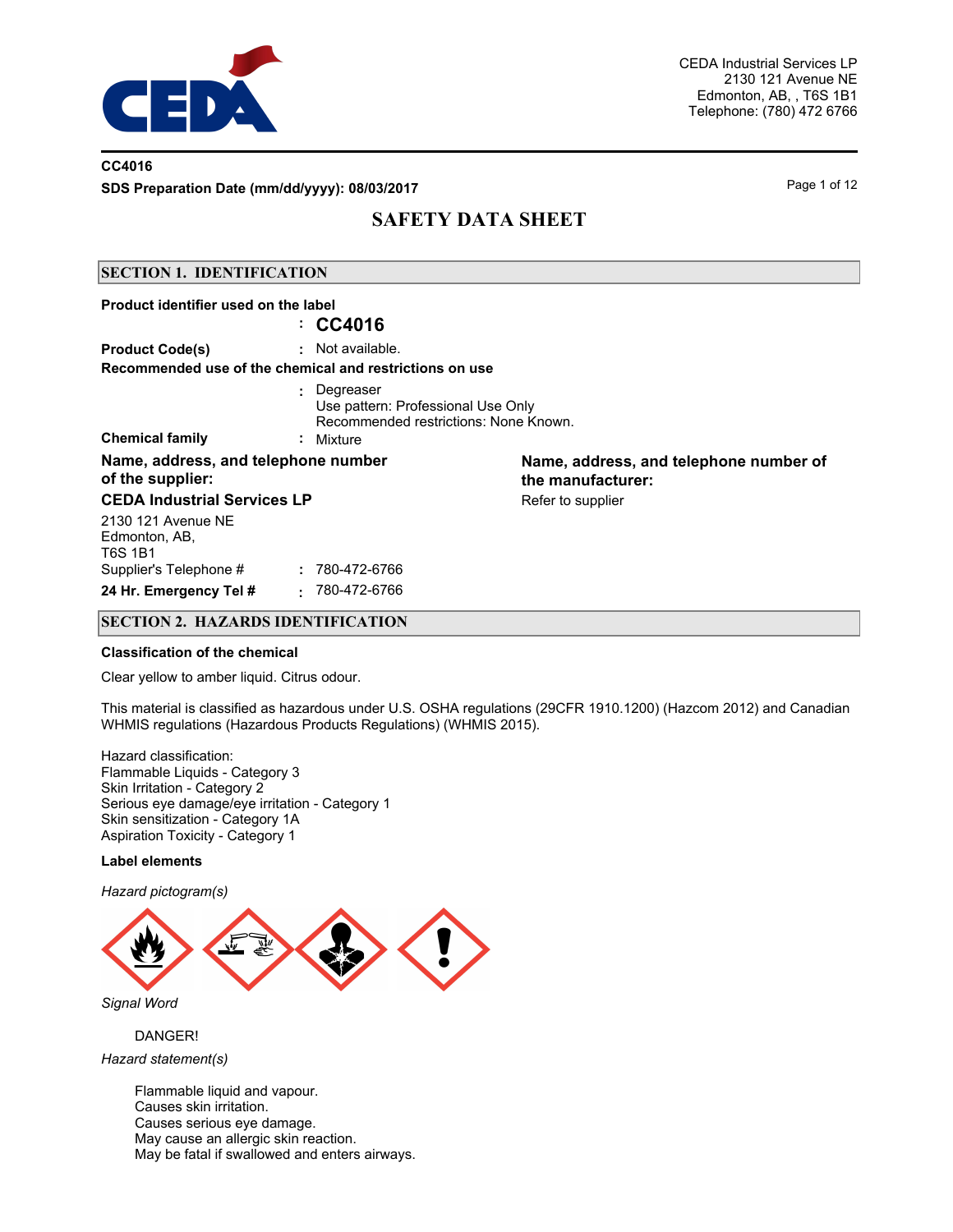

## **CC4016 SDS Preparation Date (mm/dd/yyyy): 08/03/2017** Page 2 of 12

# **SAFETY DATA SHEET**

#### *Precautionary statement(s)*

Keep away from heat/sparks/open flames/hot surfaces. - No smoking. Keep container tightly closed. Use non-sparking tools. Take precautionary measures against static discharge. Ground and bond container and receiving equipment. Avoid breathing mist or vapours. Use explosion-proof electrical and ventilating equipment. Wash hands after handling. Contaminated work clothing must not be allowed out of the workplace. Wear protective gloves and eye/face protection. IF IN EYES: Rinse cautiously with water for several minutes. Remove contact lenses, if present and easy to do.

Continue rinsing. Immediately call a POISON CENTRE or doctor/physician. IF ON SKIN (or hair): Remove/Take off immediately all contaminated clothing. Rinse skin with water/shower. Wash contaminated clothing before reuse. If skin irritation or rash occurs: Get medical advice/attention. IF SWALLOWED: Immediately call a POISON CENTER or doctor/physician. Do NOT induce vomiting. In case of fire: Use water fog, dry chemical, CO2 or 'alcohol' foam to extinguish.

Store in a well-ventilated place. Keep cool. Store locked up.

Dispose of contents/container in accordance with local regulation.

#### **Other hazards**

Other hazards which do not result in classification: Ingestion may cause gastrointestinal irritation, nausea, vomiting and diarrhea. Inhalation of high concentrations may cause dizziness, disorientation, incoordination, narcosis, nausea or narcotic effects.

### **SECTION 3. COMPOSITION/INFORMATION ON INGREDIENTS**

Mixture

| <b>Chemical name</b>                                                               | Common name and synonyms                                                     | <u>CAS#</u>     | Concentration (% by weight) |
|------------------------------------------------------------------------------------|------------------------------------------------------------------------------|-----------------|-----------------------------|
| Hydrocarbons, terpene processing<br>by-products                                    | Terpene                                                                      | 68956-56-9      | $70.0 - 75.0$               |
| 2-Propanol, 1-phenoxy-                                                             | Propylene glycol phenyl ether                                                | 770-35-4        | $7.0 - 10.0$                |
| 2-Propanol, 1-butoxy-                                                              | Propylene glycol monobutyl<br>ether                                          | $5131 - 66 - 8$ | $3.0 - 5.0$                 |
| Dioctyl sodium sulfosuccinate                                                      | Docusate sodium                                                              | 577-11-7        | $1.0 - 3.0$                 |
| Benzenesulfonic acid, C10-16-alkyl<br>derivatives, compounds with<br>2-Propanamine | Benzenesulfonic acid.<br>C10-16-alkyl derivs., compds.<br>with 2-propanamine | 68584-24-7      | $1.0 - 3.0$                 |

The % concentrations for the above listed chemicals will vary from batch to batch. Concentrations listed represent the actual concentration range for each chemical.

## **SECTION 4. FIRST-AID MEASURES**

#### **Description of first aid measures**

*Ingestion* **:**

Do NOT induce vomiting. Have victim rinse mouth with water, then give one to two glasses of water to drink. Never give anything by mouth to an unconscious person. Immediately call a POISON CENTER or doctor/physician.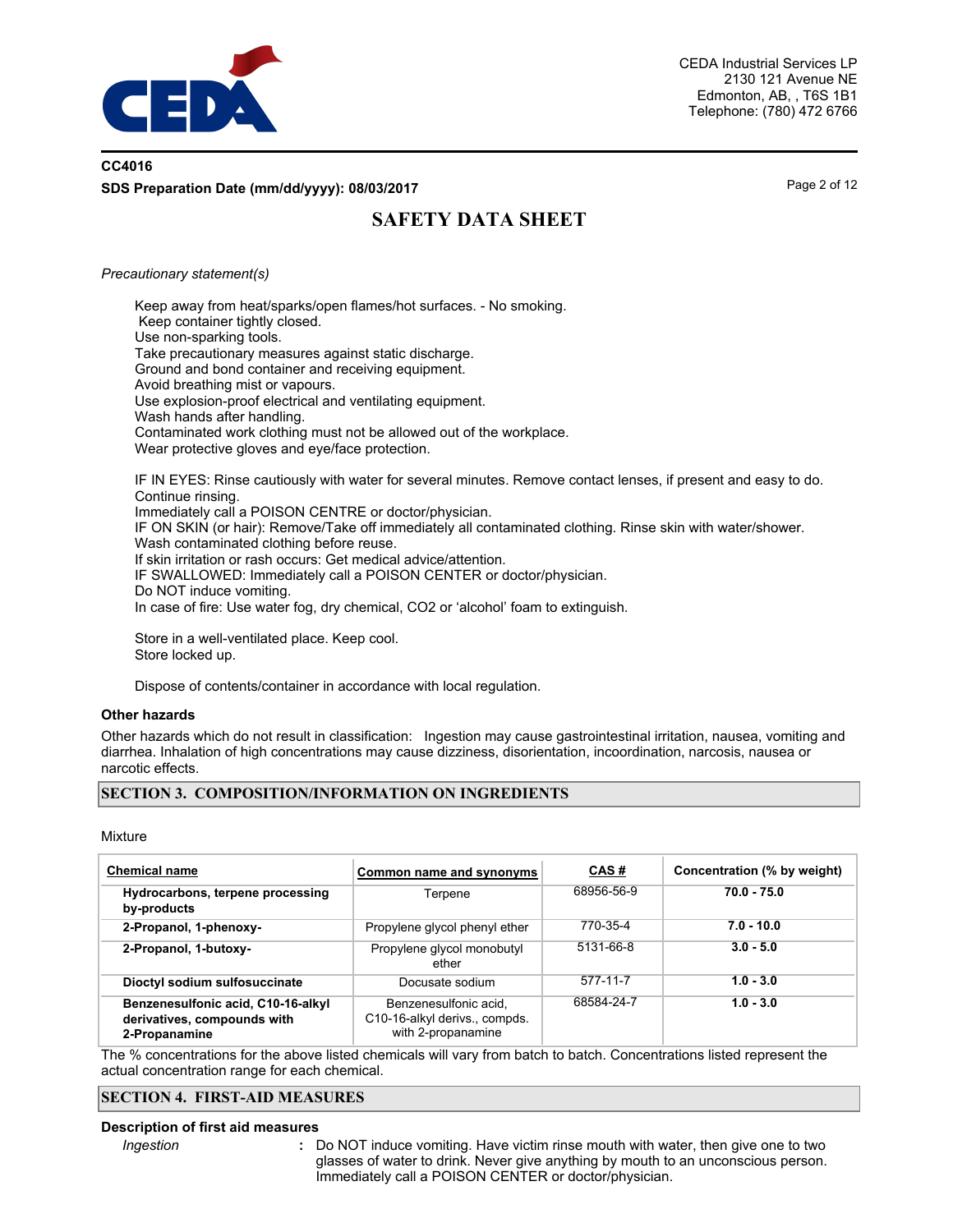

## **CC4016 SDS Preparation Date (mm/dd/yyyy): 08/03/2017** Page 3 of 12

# **SAFETY DATA SHEET**

| Inhalation   | : If inhaled, move to fresh air. If breathing is difficult, give oxygen by qualified medical<br>personnel only. If breathing has stopped, give artificial respiration. Obtain medical<br>attention if symptoms develop and persist.                                                                                                                                                                                                                                                                                                                                                                                                                                |
|--------------|--------------------------------------------------------------------------------------------------------------------------------------------------------------------------------------------------------------------------------------------------------------------------------------------------------------------------------------------------------------------------------------------------------------------------------------------------------------------------------------------------------------------------------------------------------------------------------------------------------------------------------------------------------------------|
| Skin contact | : Flush skin with large amounts of water. If irritation or symptoms develop, seek medical<br>attention.                                                                                                                                                                                                                                                                                                                                                                                                                                                                                                                                                            |
| Eye contact  | : Flush eyes with water for at least 20 minutes. Immediately call a POISON CENTER or<br>doctor/physician.                                                                                                                                                                                                                                                                                                                                                                                                                                                                                                                                                          |
|              | Most important symptoms and effects, both acute and delayed                                                                                                                                                                                                                                                                                                                                                                                                                                                                                                                                                                                                        |
|              | : Causes serious eye damage. Symptoms may include redness, pain, tearing and<br>conjunctivitis. Permanent eye damage including blindness could result. Causes skin<br>irritation. Symptoms may include redness, itching and swelling. May cause an allergic<br>skin reaction (e.g. swelling, rash and eczema). Aspiration hazard. Aspiration into the<br>lungs during swallowing or subsequent vomiting may cause chemical pneumonitis.<br>which can be fatal. Inhalation of high concentrations may cause dizziness,<br>disorientation, incoordination, narcosis, nausea or narcotic effects. Ingestion may<br>cause irritation of the mouth, throat and stomach. |
|              | Indication of any immediate medical attention and special treatment needed                                                                                                                                                                                                                                                                                                                                                                                                                                                                                                                                                                                         |

**:** Treat symptomatically. Aspiration hazard.

### **SECTION 5. FIRE-FIGHTING MEASURES**

#### **Extinguishing media**

*Suitable extinguishing media*

**:** Use media suitable to the surrounding fire such as water fog or fine spray, alcohol foams, carbon dioxide and dry chemical.

*Unsuitable extinguishing media*

**:** Do not use a solid water stream as it may scatter and spread fire.

#### **Special hazards arising from the substance or mixture / Conditions of flammability**

Flammable liquid and vapor. .Burning may produce irritating, toxic and obnoxious **:** fumes.Vapours may be heavier than air and may collect in confined and low-lying areas.

#### **Flammability classification (OSHA 29 CFR 1910.106)**

**:** Flammable Liquids - Category 3

### **Hazardous combustion products**

May form toxic materials, such as carbon dioxide, carbon monoxide, various **:** hydrocarbons, nitrigen compounds, etc. when burned.

### **Special protective equipment and precautions for firefighters**

*Protective equipment for fire-fighters*

- **:** Firefighters must use standard protective equipment including flame retardant coat, helmet with face shield, gloves, rubber boots, and in enclosed spaces, SCBA.
- *Special fire-fighting procedures*
	- **:** Firefighters should wear proper protective equipment and self-contained breathing apparatus with full face piece operated in positive pressure mode. Move containers from fire area if safe to do so. Water spray may be useful in cooling equipment exposed to heat and flame.

### **SECTION 6. ACCIDENTAL RELEASE MEASURES**

#### **Personal precautions, protective equipment and emergency procedures**

Restrict access to area until completion of clean-up. Ensure clean-up is conducted by **:** trained personnel only. Wear suitable protective equipment. Refer to protective measures listed in sections 7 and 8. Restrict access to area until completion of clean-up.

**Environmental precautions :** Ensure spilled product does not enter drains, sewers, waterways, or confined spaces. **Methods and material for containment and cleaning up**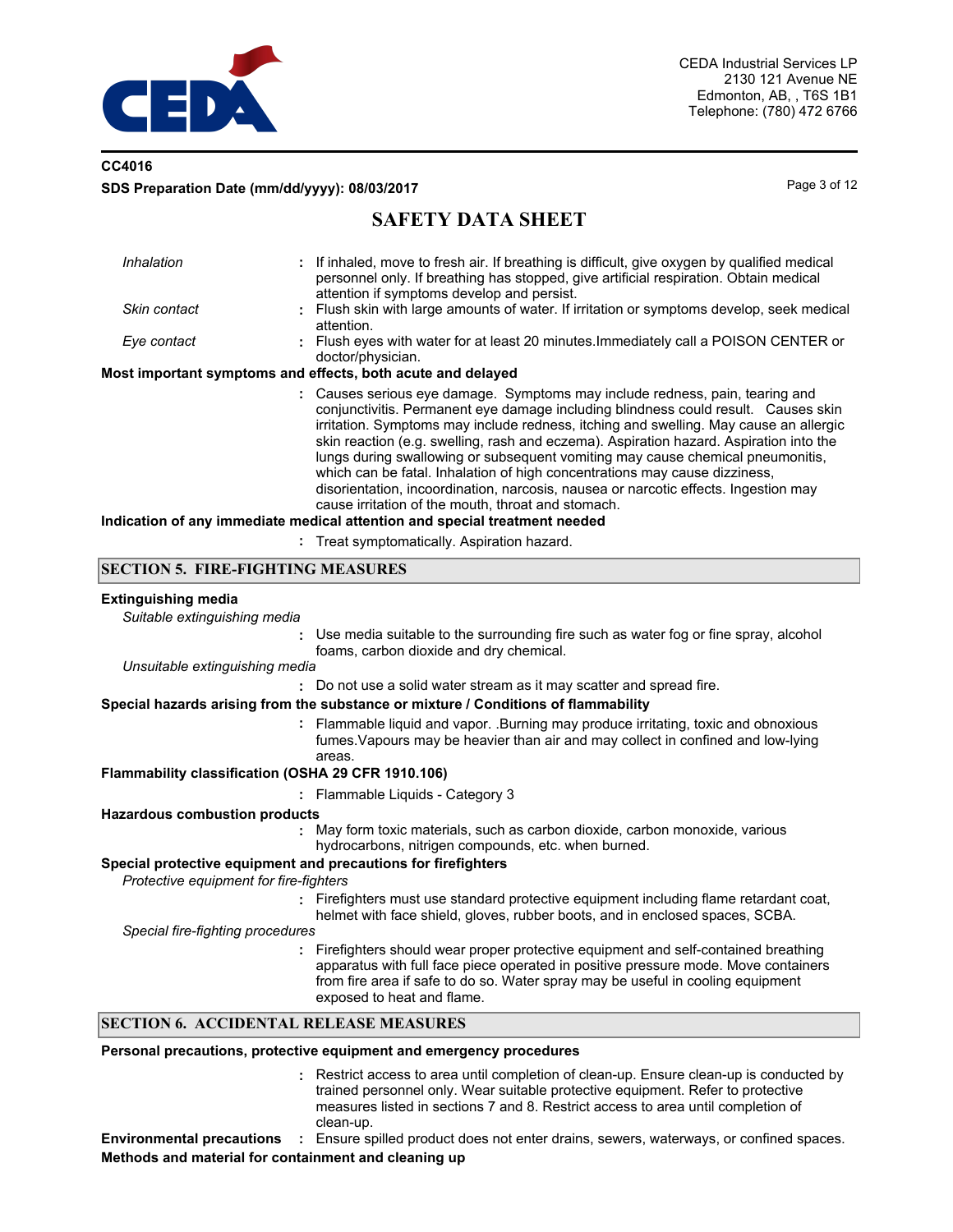

## **CC4016 SDS Preparation Date (mm/dd/yyyy): 08/03/2017** Page 4 of 12

# **SAFETY DATA SHEET**

Ventilate area of release. Stop spill or leak at source if safely possible. Dike for water **:** control. Use only non-sparking tools. Contain and absorb spilled liquid with non-combustible, inert absorbent material (e.g. sand), then place absorbent material into a container for later disposal (see Section 13).

#### **Special spill response procedures**

- **:** Contact appropriate local and provincial environmental authorities for assistance and/or reporting requirements.
	- US CERCLA Reportable quantity (RQ): See section 15.

#### **SECTION 7. HANDLING AND STORAGE**

#### **Precautions for safe handling**

|                                    | : Use only outdoors or in a well-ventilated area. Wear protective gloves and eye/face<br>protection. Avoid contact with eyes, skin and clothing. Keep away from incompatibles.<br>Wash thoroughly after handling. Avoid breathing mist or vapor. Persons with recurrent<br>skin eczema or sensitization problems should be excluded from working with this<br>product. Once a person is sensitized, no further exposure to the material that caused<br>the sensitization should be permitted. Keep away from flames and hot surfaces. - No<br>smoking. Use non-sparking tools and explosion-proof equipment. Keep container<br>tightly closed. Use explosion-proof electrical and ventilating equipment. Bond and<br>ground transfer containers and equipment. Take precautionary measures against<br>static discharges. |
|------------------------------------|--------------------------------------------------------------------------------------------------------------------------------------------------------------------------------------------------------------------------------------------------------------------------------------------------------------------------------------------------------------------------------------------------------------------------------------------------------------------------------------------------------------------------------------------------------------------------------------------------------------------------------------------------------------------------------------------------------------------------------------------------------------------------------------------------------------------------|
| <b>Conditions for safe storage</b> | : Store locked up. Store in a cool, dry, well-ventilated area. Storage area should be<br>clearly identified, clear of obstruction and accessible only to trained and authorized<br>personnel.                                                                                                                                                                                                                                                                                                                                                                                                                                                                                                                                                                                                                            |
| Incompatible materials             | : Strong acids ; Strong oxidizing agents (e.g. hydrogen peroxide, nitric acid)                                                                                                                                                                                                                                                                                                                                                                                                                                                                                                                                                                                                                                                                                                                                           |

### **SECTION 8. EXPOSURE CONTROLS / PERSONAL PROTECTION**

| <b>Exposure Limits:</b>                                                            |            |                  |                 |             |
|------------------------------------------------------------------------------------|------------|------------------|-----------------|-------------|
| <b>Chemical Name</b>                                                               |            | <b>ACGIH TLV</b> | <b>OSHA PEL</b> |             |
|                                                                                    | <b>TWA</b> | <b>STEL</b>      | <b>PEL</b>      | <b>STEL</b> |
| Hydrocarbons, terpene<br>processing by-products                                    | N/Av       | N/A <sub>v</sub> | N/Av            | N/Av        |
| 2-Propanol, 1-phenoxy-                                                             | N/Av       | N/Av             | N/Av            | N/Av        |
| 2-Propanol, 1-butoxy-                                                              | N/Av       | N/Av             | N/Av            | N/Av        |
| Dioctyl sodium sulfosuccinate                                                      | N/Av       | N/Av             | N/Av            | N/Av        |
| Benzenesulfonic acid,<br>C10-16-alkyl derivatives,<br>compounds with 2-Propanamine | N/Av       | N/A <sub>v</sub> | N/Av            | N/Av        |

#### **Exposure controls**

**Ventilation and engineering measures**

|                               | : Use in a well-ventilated area. Use general or local exhaust ventilation to maintain air<br>concentrations below recommended exposure limits. Use explosion-proof electrical<br>and ventilating equipment.             |
|-------------------------------|-------------------------------------------------------------------------------------------------------------------------------------------------------------------------------------------------------------------------|
| <b>Respiratory protection</b> | : Use the indicated respiratory protection if the occupational exposure limit is exceeded<br>and/or in case of product release (dust and/or fumes). Advice should be sought from<br>respiratory protection specialists. |
| <b>Skin protection</b>        | : Wear protective gloves. Advice should be sought from glove suppliers.                                                                                                                                                 |
| Eye / face protection         | : Wear eye/face protection. Wear safety glasses with side shields (or goggles).                                                                                                                                         |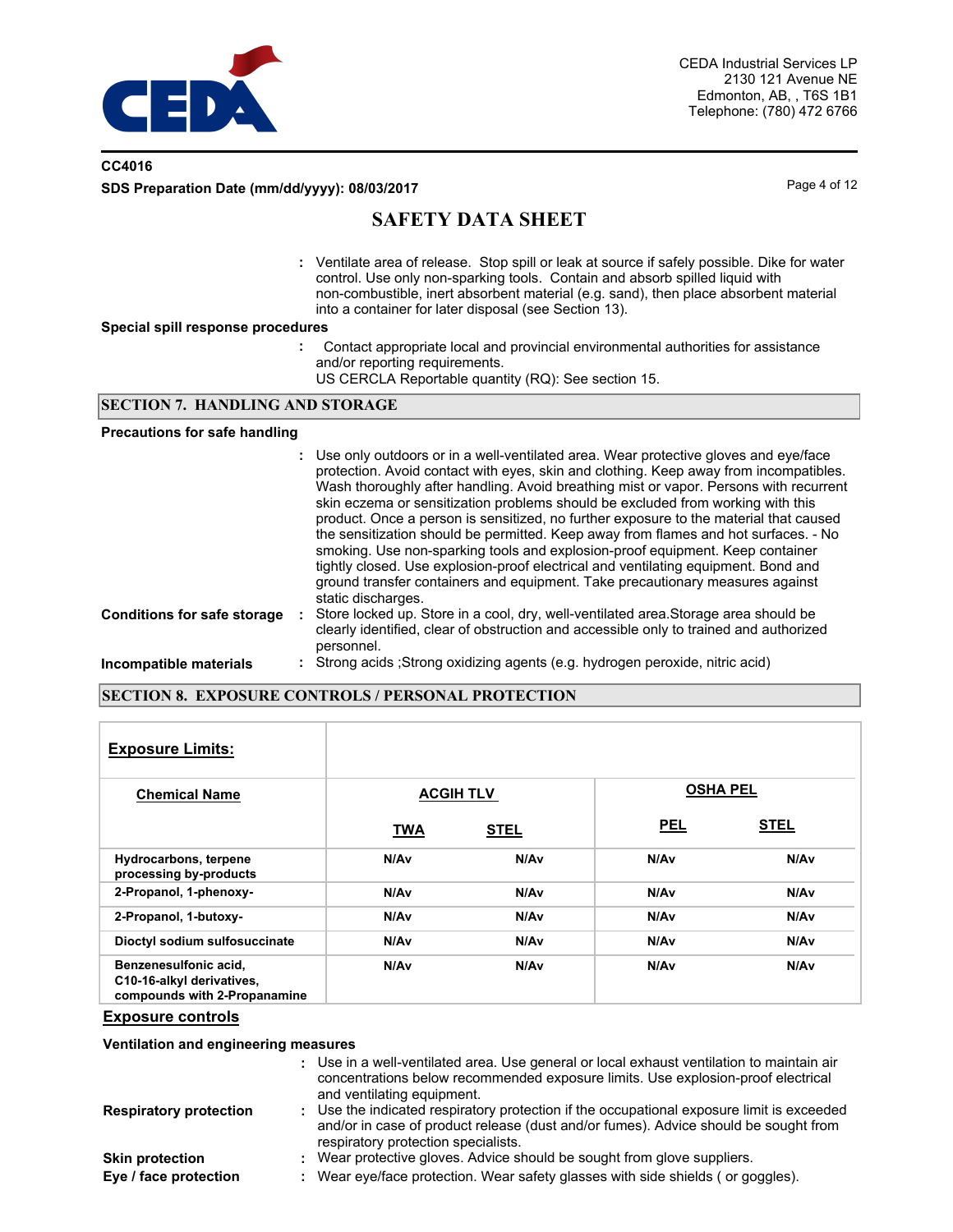

## **CC4016** SDS Preparation Date (mm/dd/yyyy): 08/03/2017 and the state of the page 5 of 12

# **SAFETY DATA SHEET**

|                                             | Other protective equipment : Wear sufficient clothing to prevent skin contact. Depending on conditions of use, an<br>impervious apron should be worn. An eyewash station and safety shower should be<br>made available in the immediate working area. |  |  |  |  |
|---------------------------------------------|-------------------------------------------------------------------------------------------------------------------------------------------------------------------------------------------------------------------------------------------------------|--|--|--|--|
| <b>General hygiene considerations</b>       |                                                                                                                                                                                                                                                       |  |  |  |  |
|                                             | Avoid contact with skin, eyes and clothing. Upon completion of work, wash hands<br>before eating, drinking, smoking or use of toilet facilities. Handle in accordance with<br>good industrial hygiene and safety practice.                            |  |  |  |  |
|                                             | <b>SECTION 9. PHYSICAL AND CHEMICAL PROPERTIES</b>                                                                                                                                                                                                    |  |  |  |  |
| <b>Appearance</b>                           | Clear amber or yellow liquid.                                                                                                                                                                                                                         |  |  |  |  |
| <b>Odour</b>                                | Citrus odour.                                                                                                                                                                                                                                         |  |  |  |  |
| <b>Odour threshold</b>                      | N/Av                                                                                                                                                                                                                                                  |  |  |  |  |
| pH                                          | 10.1                                                                                                                                                                                                                                                  |  |  |  |  |
| <b>Melting/Freezing point</b>               | $: < -35^{\circ}$ C                                                                                                                                                                                                                                   |  |  |  |  |
| Initial boiling point and boiling range     |                                                                                                                                                                                                                                                       |  |  |  |  |
|                                             | Not available.                                                                                                                                                                                                                                        |  |  |  |  |
| <b>Flash point</b>                          | $45^{\circ}$ C                                                                                                                                                                                                                                        |  |  |  |  |
| <b>Flashpoint (Method)</b>                  | Tag closed cup                                                                                                                                                                                                                                        |  |  |  |  |
| Evaporation rate (BuAe = 1) :               | Not available.                                                                                                                                                                                                                                        |  |  |  |  |
| Flammability (solid, gas)                   | : Not applicable.                                                                                                                                                                                                                                     |  |  |  |  |
| Lower flammable limit (% by vol.)           |                                                                                                                                                                                                                                                       |  |  |  |  |
|                                             | N/Ap                                                                                                                                                                                                                                                  |  |  |  |  |
| Upper flammable limit (% by vol.)           |                                                                                                                                                                                                                                                       |  |  |  |  |
|                                             | N/Ap                                                                                                                                                                                                                                                  |  |  |  |  |
| <b>Oxidizing properties</b>                 | Not applicable                                                                                                                                                                                                                                        |  |  |  |  |
| <b>Explosive properties</b>                 | Not applicable.                                                                                                                                                                                                                                       |  |  |  |  |
| Vapour pressure                             | Not available.                                                                                                                                                                                                                                        |  |  |  |  |
| <b>Vapour density</b>                       | Not available.                                                                                                                                                                                                                                        |  |  |  |  |
| Relative density / Specific gravity         |                                                                                                                                                                                                                                                       |  |  |  |  |
|                                             | 0.878                                                                                                                                                                                                                                                 |  |  |  |  |
| Solubility in water                         | Soluble.                                                                                                                                                                                                                                              |  |  |  |  |
| Other solubility(ies)                       | Not available.                                                                                                                                                                                                                                        |  |  |  |  |
|                                             | Partition coefficient: n-octanol/water or Coefficient of water/oil distribution                                                                                                                                                                       |  |  |  |  |
|                                             | N/Av                                                                                                                                                                                                                                                  |  |  |  |  |
| <b>Auto-ignition temperature</b>            | Not applicable.                                                                                                                                                                                                                                       |  |  |  |  |
| Decomposition temperature :                 | Not available.                                                                                                                                                                                                                                        |  |  |  |  |
| <b>Viscosity</b>                            | Not available.                                                                                                                                                                                                                                        |  |  |  |  |
| Volatiles (% by weight)                     | Not available.                                                                                                                                                                                                                                        |  |  |  |  |
| <b>Volatile organic Compounds (VOC's)</b>   |                                                                                                                                                                                                                                                       |  |  |  |  |
|                                             | N/Av                                                                                                                                                                                                                                                  |  |  |  |  |
| Absolute pressure of container              |                                                                                                                                                                                                                                                       |  |  |  |  |
|                                             | N/Ap                                                                                                                                                                                                                                                  |  |  |  |  |
| <b>Flame projection length</b>              | N/Ap                                                                                                                                                                                                                                                  |  |  |  |  |
| Other physical/chemical comments            |                                                                                                                                                                                                                                                       |  |  |  |  |
|                                             | : None known or reported by the manufacturer.                                                                                                                                                                                                         |  |  |  |  |
| <b>SECTION 10. STABILITY AND REACTIVITY</b> |                                                                                                                                                                                                                                                       |  |  |  |  |

| <b>Reactivity</b>         | : This product is not reactive.             |
|---------------------------|---------------------------------------------|
| <b>Chemical stability</b> | Material is stable under normal conditions. |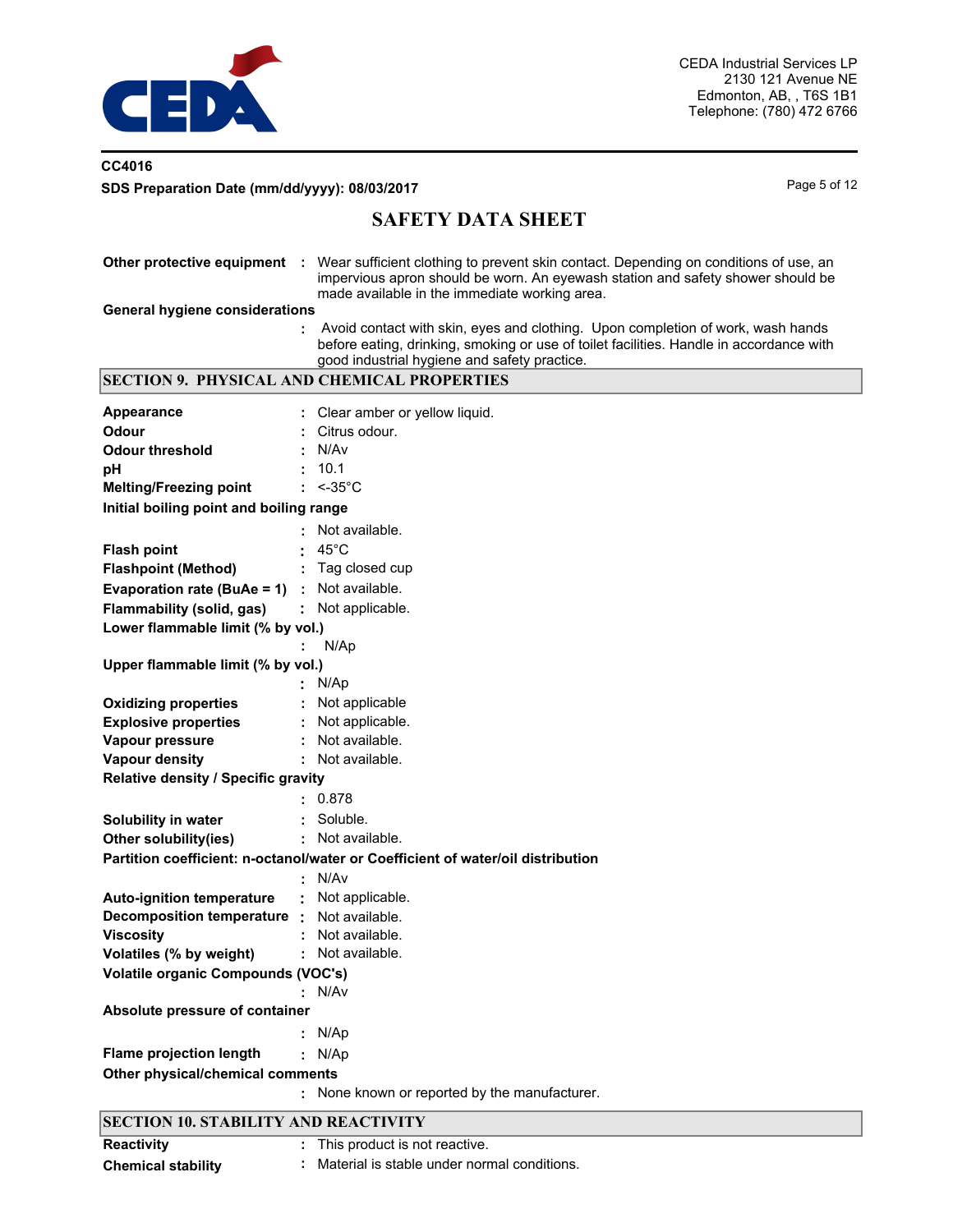

## **CC4016 SDS Preparation Date (mm/dd/yyyy): 08/03/2017** Page 6 of 12

# **SAFETY DATA SHEET**

**Possibility of hazardous reactions**

**Conditions to avoid** 

- **:** No dangerous reaction known under conditions of normal use.
- **:** Avoid contact with incompatible materials. Do not use in areas without adequate ventilation. Keep away from heat, sparks and open flame.
- 
- **Incompatible materials :** See Section 7 (Handling and Storage) for further details.

**Hazardous decomposition products**

None known, refer to hazardous combustion products in Section 5. **:**

### **SECTION 11. TOXICOLOGICAL INFORMATION**

### **Information on likely routes of exposure:**

| Routes of entry inhalation         | : YFS |
|------------------------------------|-------|
| Routes of entry skin & eye         | : YFS |
| Routes of entry Ingestion          | : YFS |
| Routes of exposure skin absorption |       |

**:** NO

## **Potential Health Effects:**

#### **Signs and symptoms of short-term (acute) exposure**

*Sign and symptoms Inhalation*

|                                                  | May cause respiratory irritation. Symptoms may include sore throat, running nose and<br>shortness of breath. Inhalation of high concentrations may cause dizziness,<br>disorientation, incoordination, narcosis, nausea or narcotic effects.                                       |
|--------------------------------------------------|------------------------------------------------------------------------------------------------------------------------------------------------------------------------------------------------------------------------------------------------------------------------------------|
| Sign and symptoms ingestion                      |                                                                                                                                                                                                                                                                                    |
|                                                  | Ingestion may cause gastrointestinal irritation, nausea, vomiting and diarrhea.<br>Aspiration hazard. Aspiration hazard - material may cause lung inflammation or<br>damage if it enters lungs through vomiting or swallowing.                                                     |
| Sign and symptoms skin                           | : Causes skin irritation. Symptoms may include redness, itching and swelling.                                                                                                                                                                                                      |
| Sign and symptoms eyes                           | Causes serious eye damage. Symptoms may include redness, pain, tearing and<br>conjunctivitis. Permanent eye damage including blindness could result.                                                                                                                               |
| <b>Potential Chronic Health Effects</b>          |                                                                                                                                                                                                                                                                                    |
|                                                  | Frequent or prolonged contact may dry the skin, leading to discomfort and dermatitis.                                                                                                                                                                                              |
| <b>Mutagenicity</b>                              | Not expected to be mutagenic in humans.                                                                                                                                                                                                                                            |
| Carcinogenicity                                  | : No components are listed as carcinogens by ACGIH, IARC, OSHA or NTP.                                                                                                                                                                                                             |
| <b>Reproductive effects &amp; Teratogenicity</b> |                                                                                                                                                                                                                                                                                    |
|                                                  | : Not expected to cause reproductive effects.                                                                                                                                                                                                                                      |
| <b>Sensitization to material</b>                 | This material is classified as hazardous under U.S. OSHA regulations (29CFR)<br>1910.1200) (Hazcom 2012) and Canadian WHMIS regulations (Hazardous Products<br>Regulations) (WHMIS 2015). Classification: Skin sensitization - Category 1A May<br>cause an allergic skin reaction. |
| Specific target organ effects :                  | This material is not classified as hazardous under U.S. OSHA regulations (29CFR<br>1910.1200) (Hazcom 2012) and Canadian WHMIS regulations (Hazardous Products<br>Regulations) (WHMIS 2015).                                                                                       |
| Medical conditions aggravated by overexposure    |                                                                                                                                                                                                                                                                                    |
|                                                  | : None known.                                                                                                                                                                                                                                                                      |
| <b>Synergistic materials</b>                     | Not available.                                                                                                                                                                                                                                                                     |
| <b>Toxicological data</b>                        | There is no data available for this product. The calculated ATE values for this mixture<br>are: ATE oral = 82608.69 mg/kg                                                                                                                                                          |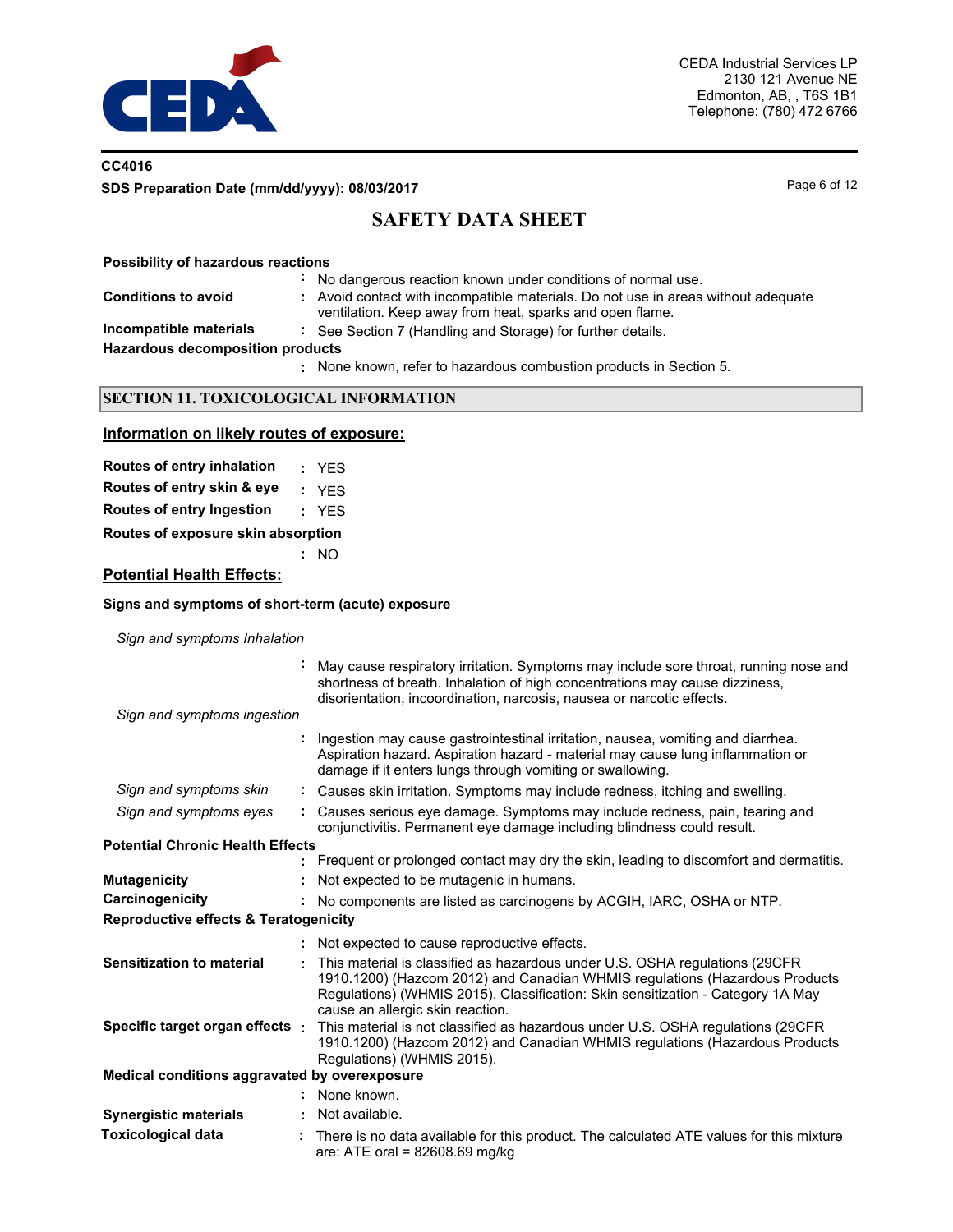

## **CC4016 SDS Preparation Date (mm/dd/yyyy): 08/03/2017** Page 7 of 12

# **SAFETY DATA SHEET**

|                                                                                       | $LC_{50}(4hr)$        |             | $LD_{50}$             |
|---------------------------------------------------------------------------------------|-----------------------|-------------|-----------------------|
| <b>Chemical name</b>                                                                  | <u>inh, rat</u>       | (Oral, rat) | (Rabbit, dermal)      |
| Hydrocarbons, terpene<br>processing by-products                                       | N/Av                  | N/Av        | N/Av                  |
| 2-Propanol, 1-phenoxy-                                                                | >5.4 mg/L (no deaths) | 2830 mg/kg  | 2000mg/kg (no deaths) |
| 2-Propanol, 1-butoxy-                                                                 | 650 ppm (no deaths)   | >3200mg/kg  | >2000mg/kg            |
| Dioctyl sodium<br>sulfosuccinate                                                      | N/Av                  | 1900 mg/kg  | >10000mg/kg           |
| Benzenesulfonic acid.<br>C10-16-alkyl derivatives,<br>compounds with<br>2-Propanamine | N/A <sub>v</sub>      | >2000 mg/kg | N/Av                  |

### **Other important toxicologica**l **hazards**

**:** None known or reported by the manufacturer.

## **SECTION 12. ECOLOGICAL INFORMATION**

.

**Ecotoxicity :**

 Not classified for hazards to the environment. However, this does not exclude the possibility that large or frequent spills can have a harmful or damaging effect on the environment.

### *Ecotoxicity data:*

| Ingredients                                                                        |               | <b>Toxicity to Fish</b>          |                      |                 |  |
|------------------------------------------------------------------------------------|---------------|----------------------------------|----------------------|-----------------|--|
|                                                                                    | <b>CAS No</b> | LC50 / 96h                       | <b>NOEC / 21 day</b> | <b>M</b> Factor |  |
| Hydrocarbons, terpene<br>processing by-products                                    | 68956-56-9    | 5.07 mg/L (Zebra fish)           | N/Av                 | None.           |  |
| 2-Propanol, 1-phenoxy-                                                             | 770-35-4      | 280 mg/L (Fathead<br>minnow)     | N/Av                 | None.           |  |
| 2-Propanol, 1-butoxy-                                                              | 5131-66-8     | 560mg/L (Poecilia<br>Reticulata) | N/Av                 | None.           |  |
| Dioctyl sodium sulfosuccinate                                                      | 577-11-7      | 35.9mg/L (Bluegill<br>sunfish)   | N/A <sub>v</sub>     | None.           |  |
| Benzenesulfonic acid.<br>C10-16-alkyl derivatives,<br>compounds with 2-Propanamine | 68584-24-7    | N/Av                             | N/Av                 | None.           |  |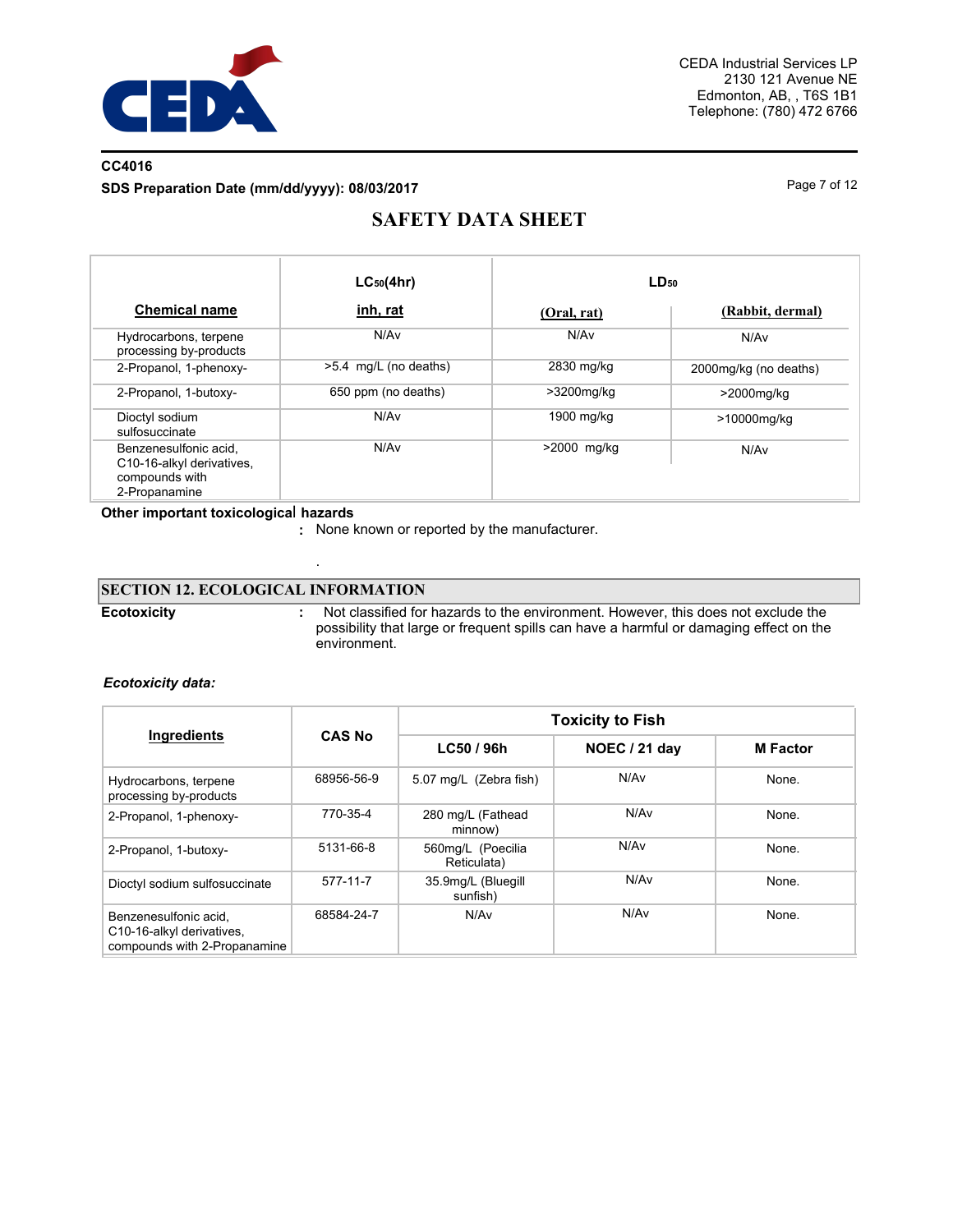

## **CC4016 SDS Preparation Date (mm/dd/yyyy): 08/03/2017** Page 8 of 12

# **SAFETY DATA SHEET**

| Ingredients                                                                        | <b>CAS No</b> | <b>Toxicity to Daphnia</b>   |               |                 |  |  |
|------------------------------------------------------------------------------------|---------------|------------------------------|---------------|-----------------|--|--|
|                                                                                    |               | EC50 / 48h                   | NOEC / 21 day | <b>M</b> Factor |  |  |
| Hydrocarbons, terpene<br>processing by-products                                    | 68956-56-9    | 2.1mg/L (Daphnia<br>magna)   | N/Av          | None.           |  |  |
| 2-Propanol, 1-phenoxy-                                                             | 770-35-4      | 370 mg/L (Daphnia<br>magna)  | N/Av          | None.           |  |  |
| 2-Propanol, 1-butoxy-                                                              | 5131-66-8     | 1000 mg/L (Daphnia<br>magna) | N/Av          | None.           |  |  |
| Dioctyl sodium sulfosuccinate                                                      | 577-11-7      | 34.9 mg/L (Daphnia<br>magna) | N/Av          | None.           |  |  |
| Benzenesulfonic acid.<br>C10-16-alkyl derivatives,<br>compounds with 2-Propanamine | 68584-24-7    | N/Av                         | N/Av          | None.           |  |  |

| Ingredients                                                                        | <b>CAS No</b> | <b>Toxicity to Algae</b>                 |                                        |                 |
|------------------------------------------------------------------------------------|---------------|------------------------------------------|----------------------------------------|-----------------|
|                                                                                    |               | EC50 / 96h or 72h                        | NOEC / 96h or 72h                      | <b>M</b> Factor |
| Hydrocarbons, terpene<br>processing by-products                                    | 68956-56-9    | 3.081mg/L (Green algae)                  | N/Av                                   | None.           |
| 2-Propanol, 1-phenoxy-                                                             | 770-35-4      | 74.5 mg/L (Green algae)                  | 12.5 mg/L (Green algae)                | None.           |
| 2-Propanol, 1-butoxy-                                                              | 5131-66-8     | >1000mg/L (Selenastrum<br>capricornutum) | 560mg/L (Selenastrum<br>capricornutum) | None.           |
| Dioctyl sodium sulfosuccinate                                                      | 577-11-7      | 82.5mg/L (Green algae)                   | N/Av                                   | None.           |
| Benzenesulfonic acid.<br>C10-16-alkyl derivatives.<br>compounds with 2-Propanamine | 68584-24-7    | N/Av                                     | N/Av                                   | None.           |

**Persistence and degradability**

No data is available on the product itself. **:**

**Bioaccumulation potential :** No data is available on the product itself. See the following data for ingredient information.

| <b>Components</b>                                                                                                   | Partition coefficient n-octanol/water (log Kow) | <b>Bioconcentration factor (BCF)</b> |
|---------------------------------------------------------------------------------------------------------------------|-------------------------------------------------|--------------------------------------|
| Hydrocarbons, terpene<br>processing by-products (CAS<br>68956-56-9)                                                 | 4.24                                            | N/A <sub>v</sub>                     |
| 2-Propanol, 1-phenoxy- (CAS<br>770-35-4)                                                                            | 1.41                                            | N/Ap                                 |
| 2-Propanol, 1-butoxy- (CAS<br>5131-66-8)                                                                            | 1.2                                             | 3.16                                 |
| Dioctyl sodium sulfosuccinate<br>(CAS 577-11-7)                                                                     | 1.998                                           | 3.47 - 3.78 species: fish            |
| Benzenesulfonic acid,<br>C <sub>10</sub> -16-alkyl derivatives,<br>compounds with 2-Propanamine<br>(CAS 68584-24-7) | 3.16                                            | 1.2                                  |

**Mobility in soil :** No data is available on the product itself.

### **Other Adverse Environmental effects**

No other adverse environmental effects (e.g. ozone depletion, photochemical ozone **:**creation potential, endocrine disruption, global warming potential) are expected from this component.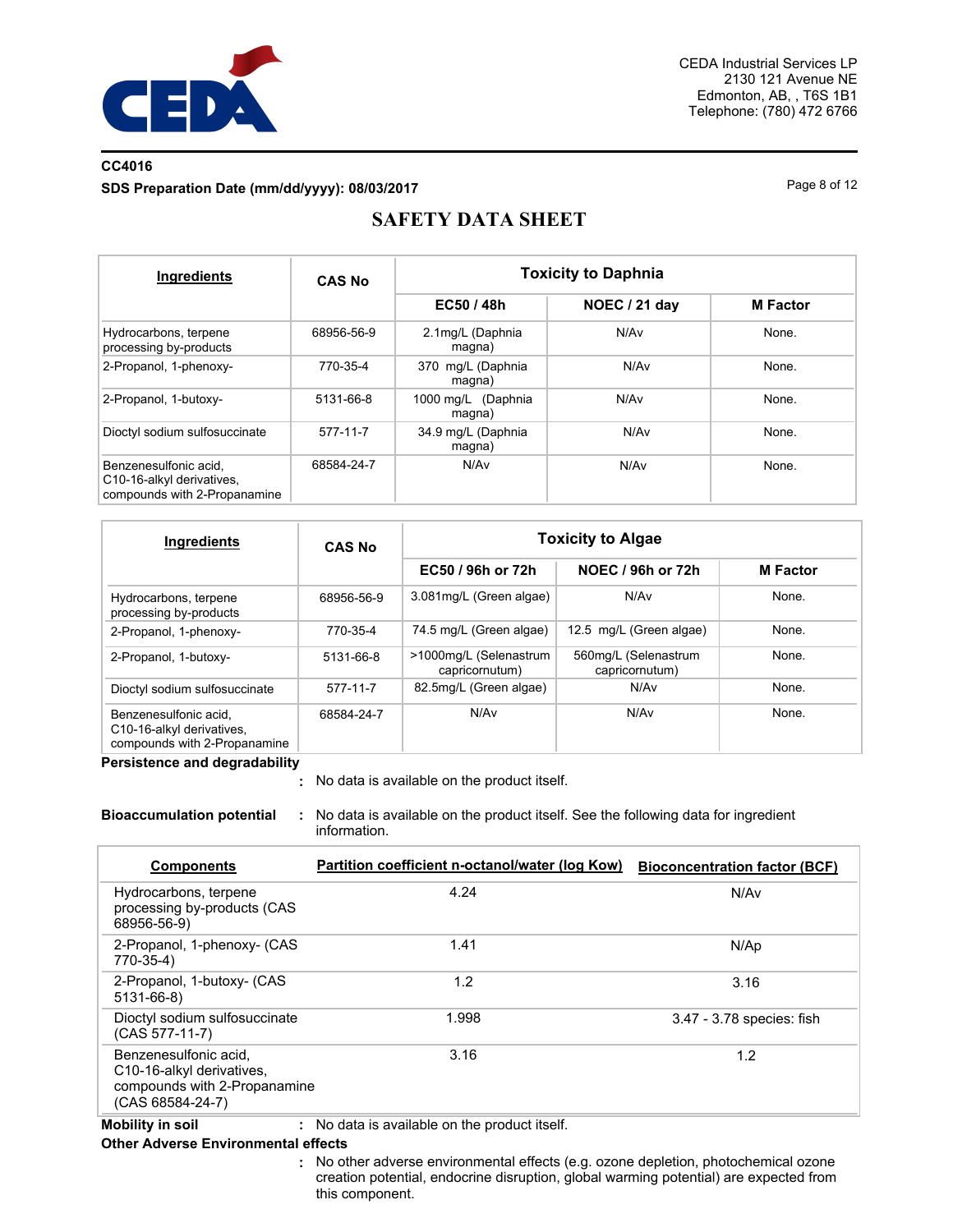

## **CC4016 SDS Preparation Date (mm/dd/yyyy): 08/03/2017** Page 9 of 12

# **SAFETY DATA SHEET**

## **SECTION 13. DISPOSAL CONSIDERATIONS**

| <b>Handling for Disposal</b> | : Collect and reclaim or dispose in sealed containers at licensed waste disposal<br>site. Dispose of contents/container in accordance with<br>local/regional/national/international regulations.                                                                                                                                                                                                 |
|------------------------------|--------------------------------------------------------------------------------------------------------------------------------------------------------------------------------------------------------------------------------------------------------------------------------------------------------------------------------------------------------------------------------------------------|
| <b>Methods of Disposal</b>   | : Dispose in accordance with all applicable federal, state, provincial and local<br>regulations.                                                                                                                                                                                                                                                                                                 |
| <b>RCRA</b>                  | . If this product, as supplied, becomes a waste in the United States, it may meet the<br>criteria of a hazardous waste as defined under RCRA. Title 40 CFR 261. It is the<br>responsibility of the waste generator to determine the proper waste identification and<br>disposal method. For disposal of unused or waste material, check with local, state and<br>federal environmental agencies. |

## **SECTION 14. TRANSPORT INFORMATION**

| <b>Regulatory</b><br><b>Information</b>              | <b>UN Number</b>                                                                                                                                                 | UN proper shipping name                                                                                                                                               | <b>Transport</b><br>hazard<br>class(es) | Packing<br>Group | Label |  |  |
|------------------------------------------------------|------------------------------------------------------------------------------------------------------------------------------------------------------------------|-----------------------------------------------------------------------------------------------------------------------------------------------------------------------|-----------------------------------------|------------------|-------|--|--|
| <b>TDG</b>                                           | <b>UN2319</b>                                                                                                                                                    | TERPENE HYDROCARBONS, N.O.S.                                                                                                                                          | 3                                       | Ш                |       |  |  |
| <b>TDG</b><br><b>Additional</b><br>information       | exceeding 30 kg gross mass.                                                                                                                                      | May be shipped as Limited Quantity when transported in containers no larger than 5.0 Litres; in packages not                                                          |                                         |                  |       |  |  |
| 49CFR/DOT                                            | <b>UN2319</b>                                                                                                                                                    | TERPENE HYDROCARBONS, N.O.S.                                                                                                                                          | 3                                       | III              |       |  |  |
| 49CFR/DOT<br><b>Additional</b><br>information        | May be shipped as a Limited Quantity when transported in containers no larger than 5 L (1.3 gallons); in packages not<br>exceeding 30 kg (66 pounds) gross mass. |                                                                                                                                                                       |                                         |                  |       |  |  |
| <b>ICAO/IATA</b>                                     | <b>UN2319</b>                                                                                                                                                    | Terpene hydrocarbons, n.o.s.                                                                                                                                          | 3                                       | III              |       |  |  |
| <b>ICAO/IATA</b><br><b>Additional</b><br>information | Refer to ICAO/IATA Packing Instruction                                                                                                                           |                                                                                                                                                                       |                                         |                  |       |  |  |
| <b>IMDG</b>                                          | <b>UN2319</b>                                                                                                                                                    | TERPENE HYDROCARBONS, N.O.S.                                                                                                                                          | 3                                       | Ш                |       |  |  |
| <b>IMDG</b><br><b>Additional</b><br>information      |                                                                                                                                                                  | Consult the IMDG regulations for exceptions.                                                                                                                          |                                         |                  |       |  |  |
| Environmontal hazarde i                              |                                                                                                                                                                  | Special precautions for user : None known or reported by the manufacturer.<br>. This substance does not meet the sriteria for an environmentally becarde up substance |                                         |                  |       |  |  |

**Environmental hazards :** This substance does not meet the criteria for an environmentally hazardous substance according to the IMDG Code. See ECOLOGICAL INFORMATION, Section 12.

#### . **Transport in bulk according to Annex II of MARPOL 73/78 and the IBC Code**

**:** Not available.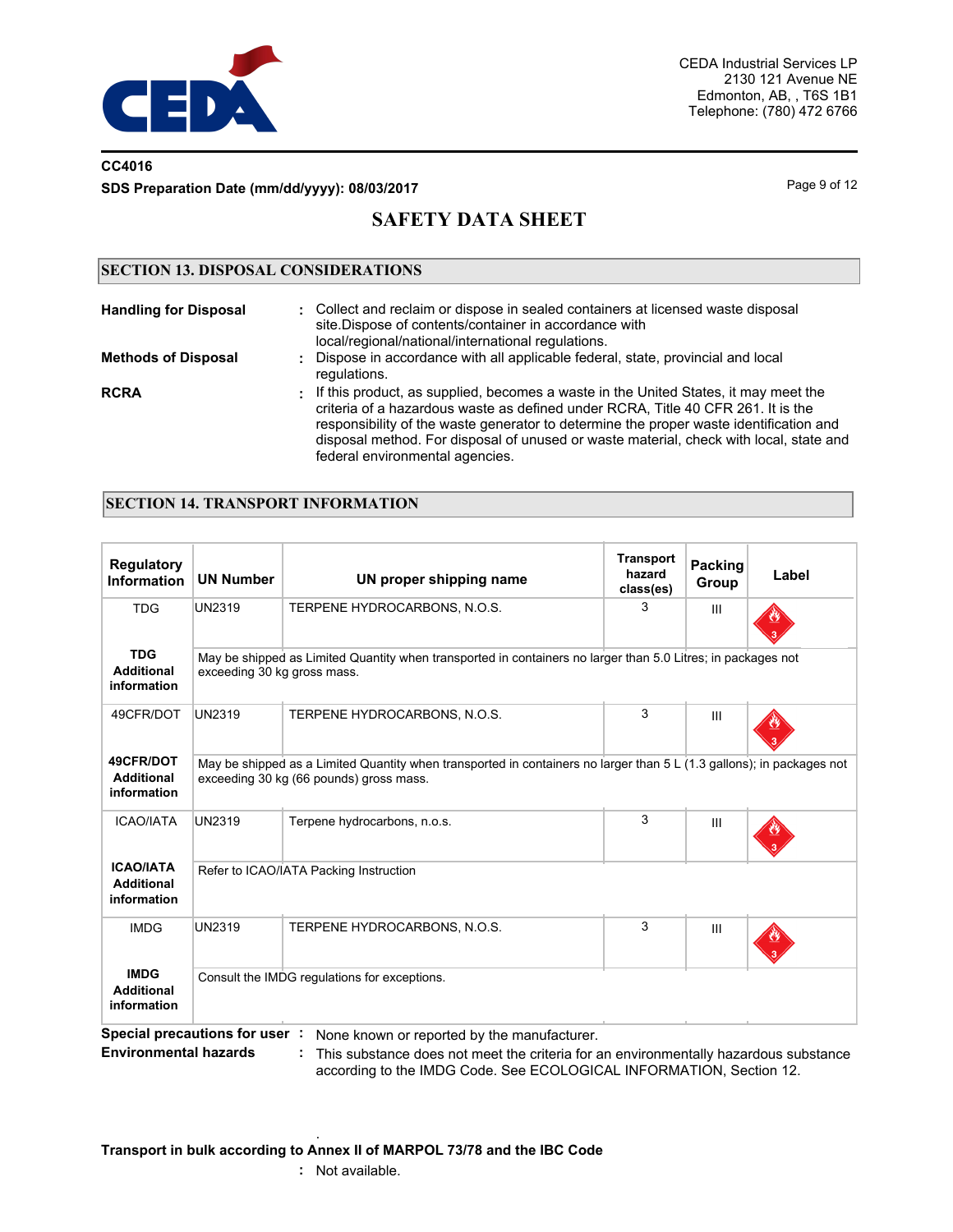

## **CC4016 SDS Preparation Date (mm/dd/yyyy): 08/03/2017** Page 10 of 12

# **SAFETY DATA SHEET**

## **SECTION 15 - REGULATORY INFORMATION**

### **US Federal Information:**

Components listed below are present on the following U.S. Federal chemical lists:

| Ingredients                                                                           | CAS#           | <b>TSCA</b><br>Inventory | <b>CERCLA</b><br>Reportable<br>Quantity(RQ) (40<br>CFR 117.302): | <b>SARA TITLE III:</b><br>Sec. 302,<br><b>Extremely</b> | SARA TITLE III: Sec. 313, 40 CFR<br>372, Specific Toxic Chemical |                                    |  |
|---------------------------------------------------------------------------------------|----------------|--------------------------|------------------------------------------------------------------|---------------------------------------------------------|------------------------------------------------------------------|------------------------------------|--|
|                                                                                       |                |                          |                                                                  | <b>Hazardous</b><br>Substance, 40<br><b>CFR 355:</b>    | <b>Toxic Chemical</b>                                            | de minimus<br><b>Concentration</b> |  |
| Hydrocarbons, terpene<br>processing by-products                                       | 68956-56-9     | Yes                      | N/Ap                                                             | N/Av                                                    | <b>No</b>                                                        | N/Ap                               |  |
| 2-Propanol, 1-phenoxy-                                                                | 770-35-4       | Yes                      | None.                                                            | N/Av                                                    | <b>No</b>                                                        | N/Ap                               |  |
| 2-Propanol, 1-butoxy-                                                                 | 5131-66-8      | Yes                      | None.                                                            | None.                                                   | <b>No</b>                                                        | N/Ap                               |  |
| Dioctyl sodium<br>sulfosuccinate                                                      | $577 - 11 - 7$ | Yes                      | N/Ap                                                             | N/Av                                                    | <b>No</b>                                                        | N/Ap                               |  |
| Benzenesulfonic acid.<br>C10-16-alkyl derivatives,<br>compounds with<br>2-Propanamine | 68584-24-7     | Yes                      | N/Ap                                                             | N/Av                                                    | No                                                               | N/Ap                               |  |

 SARA TITLE III: Sec. 311 and 312, SDS Requirements, 40 CFR 370 Hazard Classes: Flammable; Eye Damage Skin irritation; Skin sensitization ; Aspiration hazard. Under SARA Sections 311 and 312, the EPA has established threshold quantities for the reporting of hazardous chemicals. The current thresholds are 500 pounds or the threshold planning quantity (TPQ), whichever is lower, for extremely hazardous substances and 10,000 pounds for all other hazardous chemicals.

#### **US State Right to Know Laws:**

The following chemicals are specifically listed by individual States:

| Ingredients                                                                           | CAS#       | <b>California Proposition 65</b> | <b>State "Right to Know" Lists</b> |           |           |           |                |     |                |
|---------------------------------------------------------------------------------------|------------|----------------------------------|------------------------------------|-----------|-----------|-----------|----------------|-----|----------------|
|                                                                                       |            | Listed                           | <b>Type of Toxicity</b>            | CA        | <b>MA</b> | <b>MN</b> | <b>NJ</b>      | PA  | R <sub>l</sub> |
| Hydrocarbons, terpene<br>processing by-products                                       | 68956-56-9 | No                               | N/Ap                               | No.       | No        | <b>No</b> | <b>No</b>      | No. | No             |
| 2-Propanol, 1-phenoxy-                                                                | 770-35-4   | No                               | N/Ap                               | <b>No</b> | No        | No.       | <b>No</b>      | No  | No             |
| 2-Propanol, 1-butoxy-                                                                 | 5131-66-8  | No                               | N/Ap                               | No.       | No        | No.       | Yes            | Yes | No             |
| Dioctyl sodium<br>sulfosuccinate                                                      | 577-11-7   | No                               | N/Ap                               | <b>No</b> | No        | <b>No</b> | No.            | No. | No             |
| Benzenesulfonic acid.<br>C10-16-alkyl derivatives,<br>compounds with<br>2-Propanamine | 68584-24-7 | No                               | N/Ap                               | No.       | No        | No.       | N <sub>o</sub> | No. | No             |

#### **Canadian Information:**

WHMIS information: Refer to Section 2 for a WHMIS Classification for this product.

 Canadian Environmental Protection Act (CEPA) information: All ingredients listed appear on the Domestic Substances List (DSL).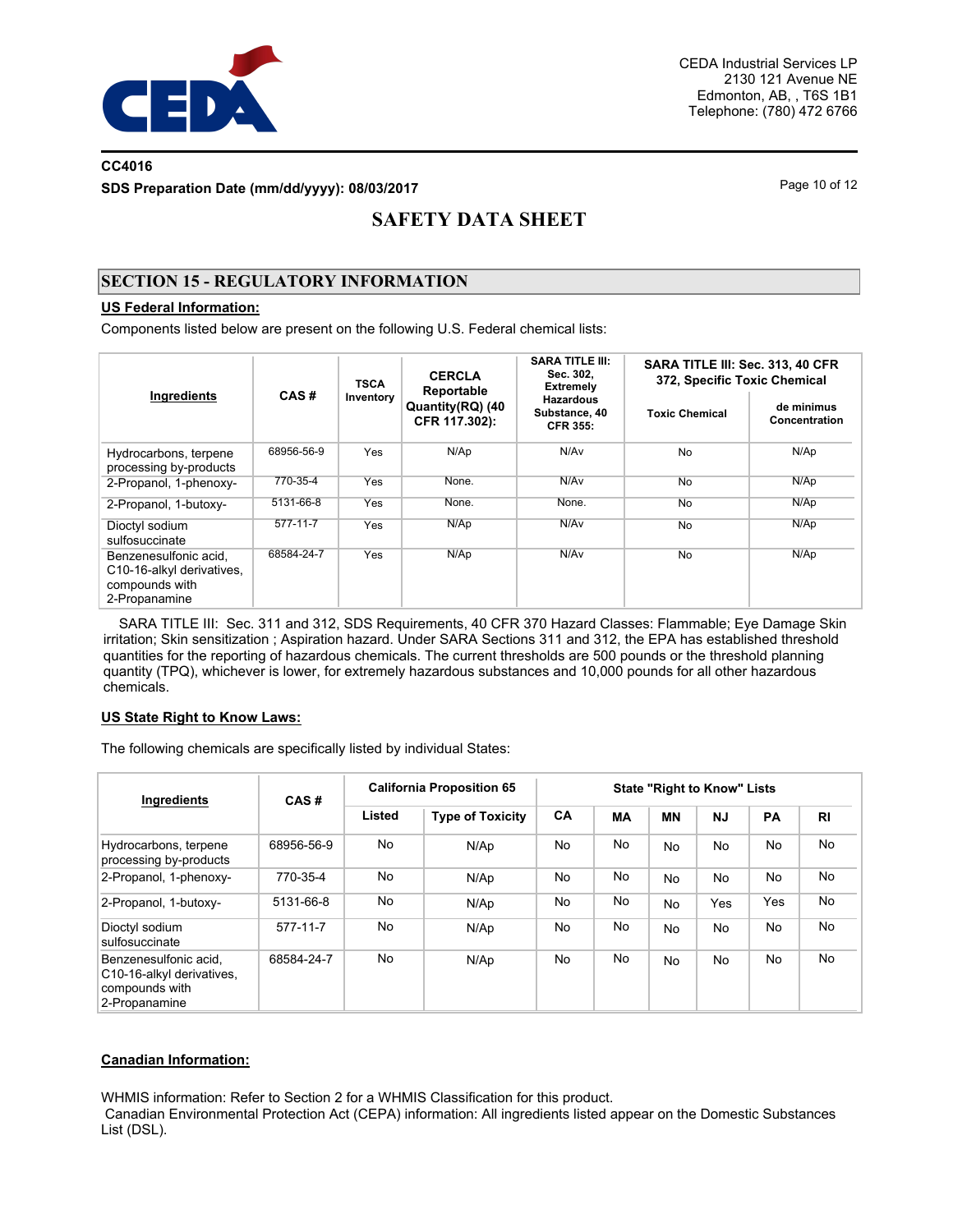

## **CC4016 SDS Preparation Date (mm/dd/yyyy): 08/03/2017** Page 11 of 12

# **SAFETY DATA SHEET**

#### **International Information:**

Components listed below are present on the following International Inventory list:

| Ingredients                                                                           | CAS#       | European<br><b>EINECs</b> | Australia<br><b>AICS</b> | <b>Philippines</b><br><b>PICCS</b> | <b>Japan ENCS</b> | Korea<br><b>KECI/KECL</b> | China<br><b>IECSC</b> | NewZealand<br><b>IOC</b> |
|---------------------------------------------------------------------------------------|------------|---------------------------|--------------------------|------------------------------------|-------------------|---------------------------|-----------------------|--------------------------|
| Hydrocarbons, terpene<br>processing by-products                                       | 68956-56-9 | 273-309-3                 | Present                  | Present                            | N/Av              | KE-20100                  | Present               | N/Av                     |
| 2-Propanol, 1-phenoxy-                                                                | 770-35-4   | 212-222-7                 | Present                  | Present                            | $(7)-78$          | KE-28261                  | Present               | HSR003522                |
| 2-Propanol, 1-butoxy-                                                                 | 5131-66-8  | 225-878-4                 | Listed                   | Listed                             | Listed            | Listed                    | Listed                | Listed                   |
| Dioctyl sodium<br>sulfosuccinate                                                      | 577-11-7   | 209-406-4                 | Present                  | Present                            | $(2)-1623$        | KE-32402                  | Present               | HSR003166                |
| Benzenesulfonic acid.<br>C10-16-alkyl derivatives.<br>compounds with<br>2-Propanamine | 68584-24-7 | 271-531-5                 | Present                  | N/Av                               | N/Av              | N/Av                      | N/Av                  | N/Av                     |

## **SECTION 16. OTHER INFORMATION**

**Legend :**

ACGIH: American Conference of Governmental Industrial Hygienists CAS: Chemical Abstract Services CERCLA: Comprehensive Environmental Response, Compensation, and Liability Act of 1980 CFR: Code of Federal Regulations CSA: Canadian Standards Association DOT: Department of Transportation EPA: Environmental Protection Agency HMIS: Hazardous Materials Identification System HSDB: Hazardous Substances Data Bank IARC: International Agency for Research on Cancer Inh: Inhalation LC: Lethal Concentration LD: Lethal Dose MN: Minnesota N/Ap: Not Applicable N/Av: Not Available NFPA: National Fire Protection Association NIOSH: National Institute of Occupational Safety and Health NJ: New Jersey NTP: National Toxicology Program OECD: Organisation for Economic Co-operation and Development OSHA: Occupational Safety and Health Administration PA: Pennsylvania PEL: Permissible exposure limit RCRA: Resource Conservation and Recovery Act RI: Rhode Island RTECS: Registry of Toxic Effects of Chemical Substances SARA: Superfund Amendments and Reauthorization Act STEL: Short Term Exposure Limit TLV: Threshold Limit Values TWA: Time Weighted Average WHMIS: Workplace Hazardous Materials Identification System